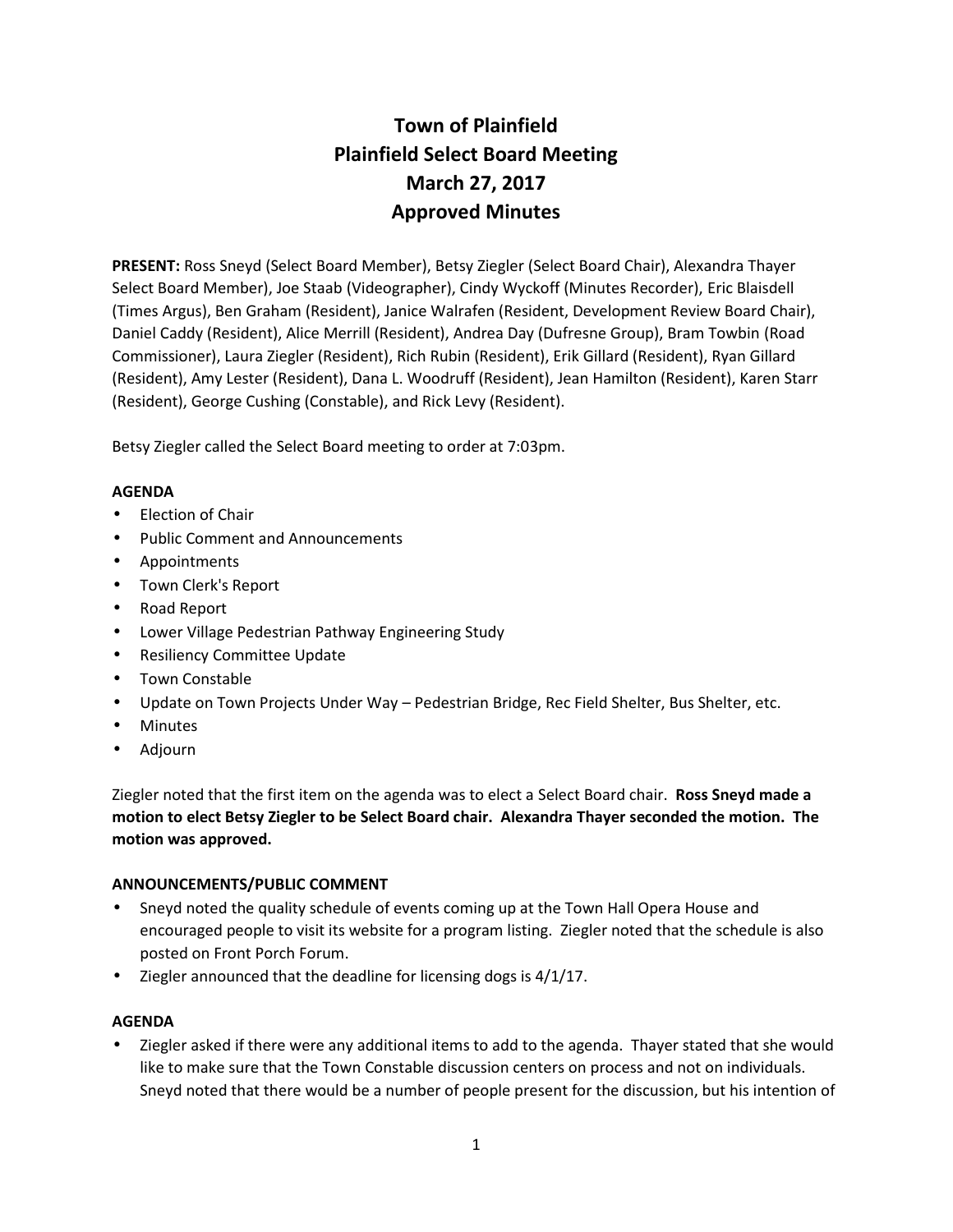putting it on the agenda was to focus on the process. A brief discussion followed on the amount of time devoted to the item at the meeting.

#### **APPOINTMENTS**

- The Select Board made the following appointments (all appointments are for one year unless otherwise notated):
	- Auditor: Mary Etta Chase

**Sneyd made a motion to appoint Mary Etta Chase as Auditor. Ziegler seconded the motion. The motion was approved.**

• Central VT State Police Advisory: George Cushing

**Sneyd made a motion to appoint George Cushing to the Central VT State Police Advisory. Thayer seconded the motion. The motion was approved.**

• Central VT Solid Waste Representative: Laura Zeisel

**Sneyd made a motion to appoint Laura Zeisel as Central VT Solid Waste Representative.** Clarification was made regarding the fact that Zeisel had not indicated that she wanted to step down from the position, but rather that she had recommended an alternate to serve. Sneyd noted that Bram Towbin had expressed interest in the alternate position. **Thayer seconded the motion. The motion was approved.**

• Conservation Commission (4 years): Sarah Albert (Term 2021), Julie Hackbarth (Term 2021), Kim Sudol (Term 2021)

**Sneyd made a motion to appoint Sarah Albert, Julie Hackbarth, and Kim Sudol to the Conservation Commission with terms expiring in 2021.** Ziegler read aloud a letter of interest sent to the Select Board from Kim Sudol, who is a new appointee to the Conservation Commission. A brief discussion followed on the term length of appointments. **Thayer seconded the motion. The motion was approved.**

• E-911 Coordinator: Sandra Ross

**Sneyd made a motion to appoint Sandra Ross as E-911 Coordinator. Thayer seconded the motion. The motion was approved.**

- Emergency Management Coordinator: Michael Billingsley **Sneyd made a motion to appoint Michael Billingsley as Emergency Management Coordinator. Thayer seconded the motion. The motion was approved.**
- Energy Coordinator: Bob Atchinson

**Sneyd made a motion to appoint Bob Atchinson as Energy Coordinator. Thayer seconded the motion. The motion was approved.**

• EMT Captain: Greg Light

**Sneyd made a motion to appoint Greg Light as EMT Captain. Thayer seconded the motion. The motion was approved.**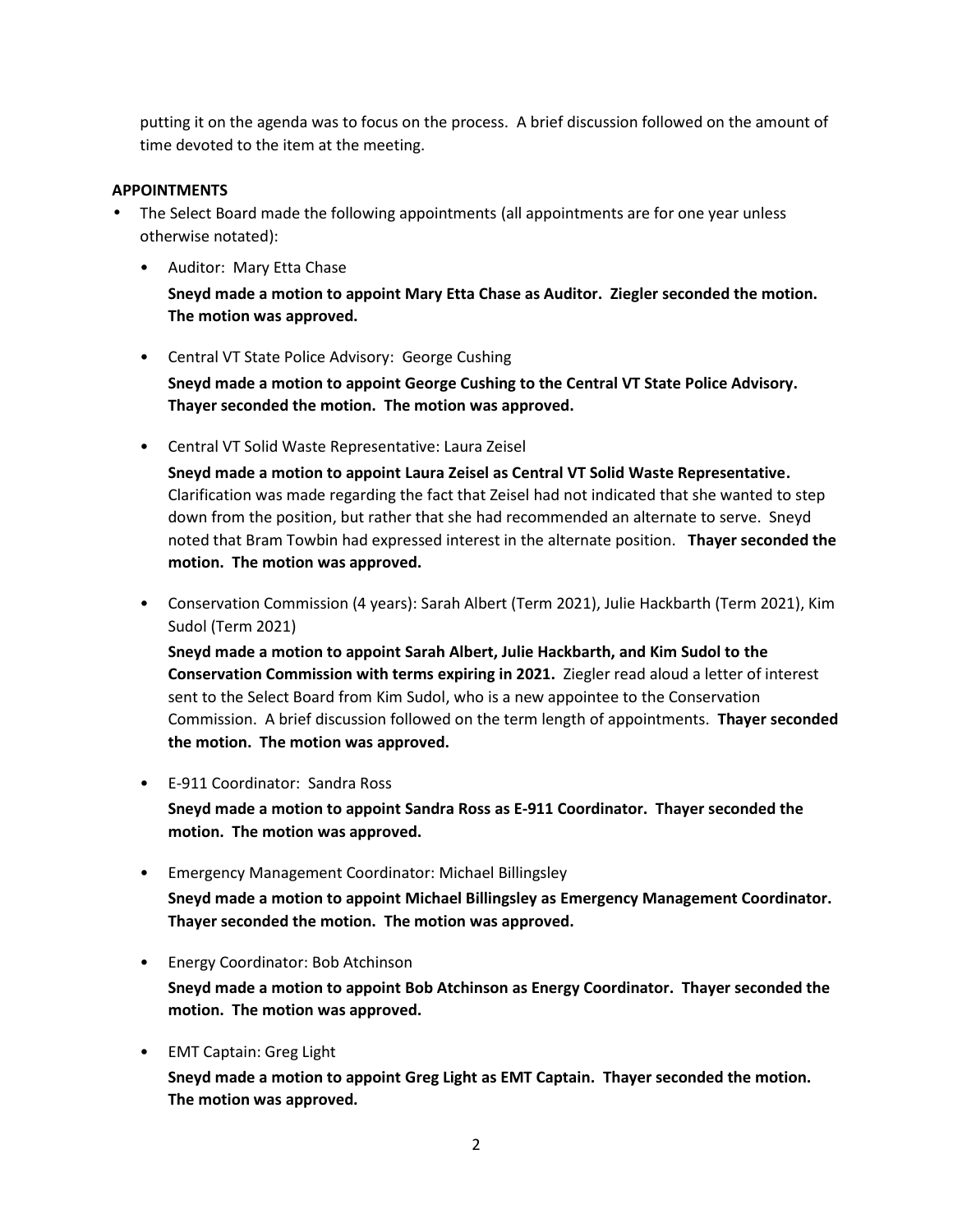• Fire Chief: Patrick Martin; First Assistant Fire Chief: Dennis Blair; Second Assistant: Andy Hebert; Deputy Chief: Gary Graves

**Sneyd made a motion to appoint Patrick Martin as Fire Chief, Dennis Blair as First Assistant Fire Chief; Andy Hebert as Second Assistant; and Gary Graves as Deputy Chief. Thayer seconded the motion. The motion was approved.**

• Development Review Board (3 years): Elaine Parker

**Sneyd made a motion to appoint Elaine Parker to the Development Review Board for three years.** Ziegler noted that a letter of interest had been received by Elaine Parker. **Thayer seconded the motion. The motion was approved.**

#### • First Constable: George Cushing

**Sneyd made a motion to appoint George Cushing as First Constable. Thayer seconded the motion. The motion was approved.**

• Hazard Mitigation: Theresa Bienz, Michael Billingsley, Dan Gadd, Susan Grimaldi, Amos Meacham, George Springston, Bram Towbin

**Sneyd made a motion to appoint Theresa Bienz, Michael Billingsley, Dan Gadd, Susan Grimaldi, Amos Meacham, George Springston, and Bram Towbin to the Hazard Mitigation Committee. Thayer seconded the motion. The motion was approved.**

• Pedestrian Bridge Project Advisory Committee: Karl Bissex, David Diamantis, Tim Phillips, David Strong, Laura Ziegler

**Sneyd made a motion to appoint Karl Bissex, David Diamantis, Tim Phillips, David Strong, and Laura Ziegler to the Pedestrian Bridge Project Advisory Committee. Thayer seconded the motion. The motion was approved.**

- Planning Commission: Vacancy Noting that there were no applicants, Sneyd solicited for candidates to serve on the Planning Commission.
- Recreation Committee (1-year term): Dan Gadd, Nick Hooker **Sneyd made a motion to appoint Dan Gadd and Nick Hooker to one-year terms on the Recreation Committee. Thayer seconded the motion. The motion was approved.**
- Registrar: Linda B. Wells

**Sneyd made a motion to appoint Linda B. Wells as Registrar.** There was a brief discussion on the role of Registrar and the need for three Deputy Registrars. **Thayer seconded the motion. The motion was approved.**

- Deputy Registrars: R. Brent Whitcomb, Bruce Judd, Nicholas Whitcomb **Sneyd made a motion to appoint R. Brent Whitcomb, Bruce Judd, and Nicholas Whitcomb as Deputy Registrars. Thayer seconded the motion. The motion was approved.**
- Revolving Loan Committee: Karl Bissex, Dave Boynton, Erica Dacosta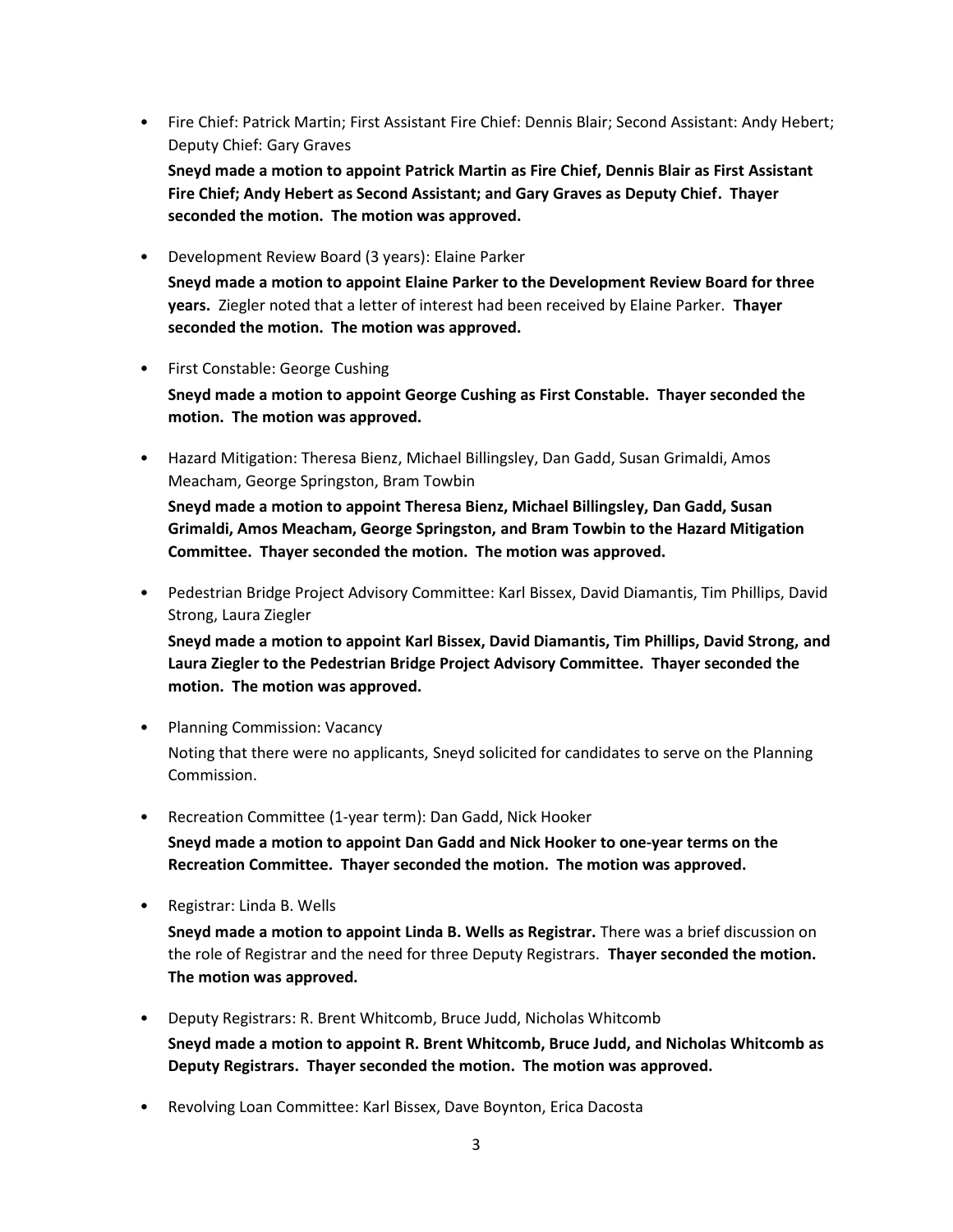**Sneyd made a motion to appoint Karl Bissex, Dave Boynton, and Erica Dacosta to the Revolving Loan Committee. Thayer seconded the motion. The motion was approved.**

• Road Commissioner: Bram Towbin

**Sneyd made a motion to appoint Bram Towbin as Road Commissioner. Thayer seconded the motion. The motion was approved.**

- Road Foreman, Highway Administrator: Mike Nolan **Sneyd made a motion to appoint Mike Nolan as Road Foreman and Highway Administrator. Thayer seconded the motion. The motion was approved.**
- Social Concerns Committee: Mary Niebling, Gail Falk, Sarah Albert

**Sneyd made a motion to appoint Mary Niebling, Gail Falk, and Sarah Albert to the Social Concerns Committee. Thayer seconded the motion. The motion was approved.**

- Town Grand Juror: James Jamele **Sneyd made a motion to appoint James Jamele as Town Grand Juror. Thayer seconded the motion. The motion was approved.**
- Tree Warden: Nicko Rubin

**Sneyd made a motion to appoint Nicko Rubin as Tree Warden. Thayer seconded the motion. The motion was approved.**

- Water and Wastewater Commissioner: Vacancy Sneyd noted that he believes there is a candidate for the vacant Water and Wastewater Commission position, but that the Select Board has not yet received a letter of interest. Development Review Board Chair Janice Walrafen stated that there are two more vacancies on the Development Review Board and requested that they be included in any solicitation for interested candidates.
- Karen Storey (3 years): Karen Storey (Term 2020) **Sneyd made a motion to appoint Karen Storey for a term of three years as Zoning Administrator. Thayer seconded the motion. The motion was approved.**
- Ziegler thanked everyone who has stepped forward to serve on committees, which makes it possible for the community to function.

## **TOWN CLERK'S REPORT**

- Sneyd presented the following list of Fleet permits for approval:
	- Agrimark DBA Cabot Creamery
	- Scott Brown
	- Chevalier Drilling
	- Curtis Lumber Co.
	- DuBois Construction
	- Gould Well Drilling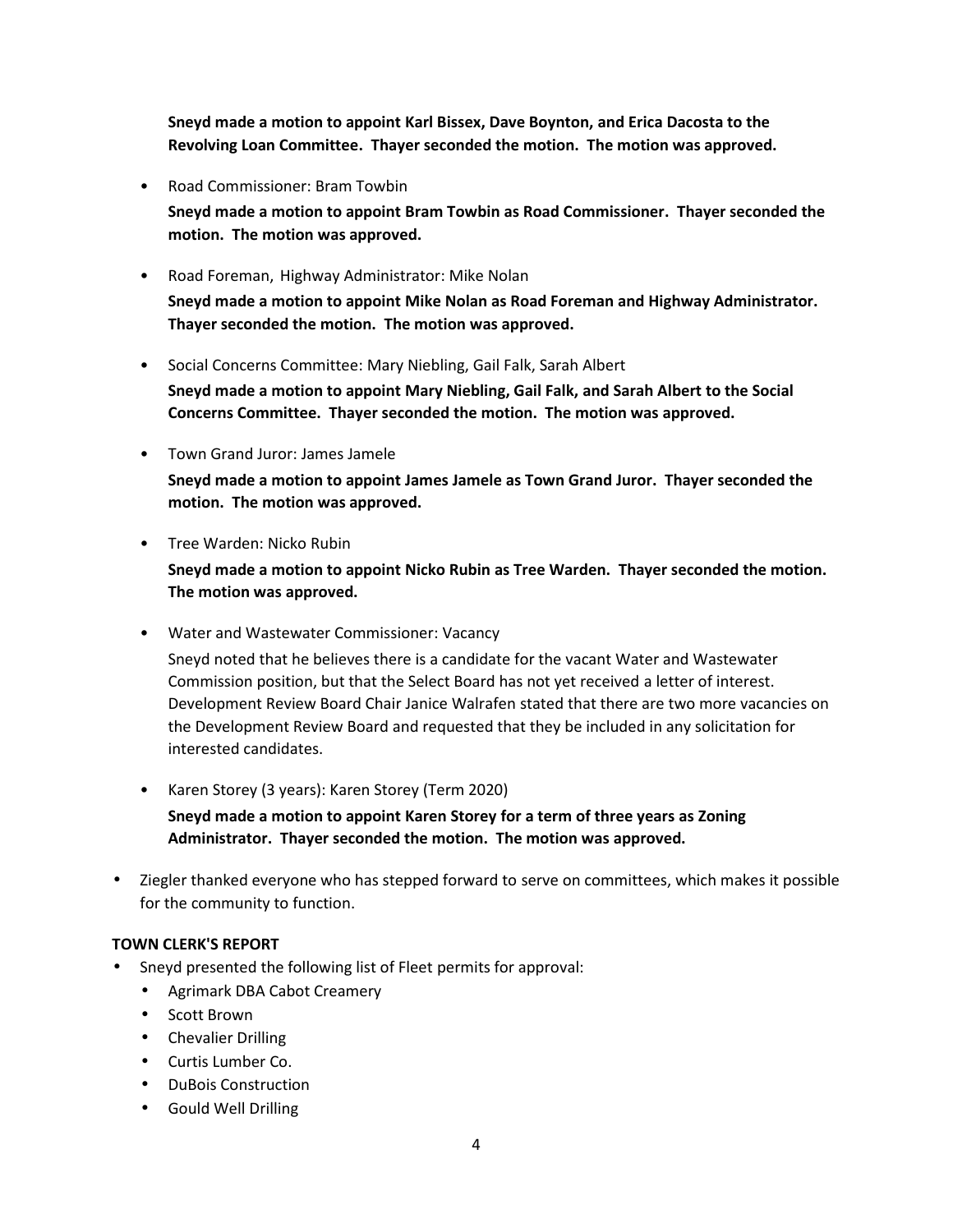- LePage Gravel Pit
- Limlaw Chipping and Land Clearing
- Pike Industries
- SD Ireland Concrete
- Suburban Propane
- United Natural Foods

## **Sneyd made a motion to approve the above list of Fleet Permit requests. Thayer seconded the motion. The motion was approved.**

- Sneyd presented the following Single Vehicle permit for approval:
	- Kennedy Excavation

**Sneyd made a motion to approve the Single Vehicle permit request from Kennedy Excavation. Thayer seconded the motion. The motion was approved.**

#### **OTHER BUSINESS: DEVELOPMENT REVIEW BOARD (DRB) CHAIR JANICE WALRAFEN**

 Chair Janice Walrafen was present on behalf of the DRB to request that the Planning Commission and the Select Board move forward in the process of finalizing Plainfield's Unified Zoning Regulations. Noting that the rewriting process has already gone on for three years, Walrafen stated the difficulties the DRB faces in solving zoning issues using current regulations, some of which no longer apply, and for which the DRB needs to continually give variances. Sneyd noted that Planning Commission Chair Will Colgan had recently indicated to the Select Board that the necessary public hearings would begin in a matter of months. Thayer suggested holding an informational public meeting to help move things forward. Walrafen suggested possibly adopting interim zoning regulations after holding public hearings so the revised regulations could be in use prior to the official Town-wide vote at Town Meeting in March 2018. After a brief discussion on possible reasons for the delay and investigating whether term limits apply in the Planning Commission, the Select Board decided to invite the chairs of both the Planning Commission and DRB to its next meeting.

#### **ROAD REPORT**

 Road Commissioner Bram Towbin noted plans to meet with everyone on a monthly basis to provide uniformity and a more professional way of going about things, stating the need for stricter documentation and conducting inventories of Town infrastructure.

#### **OTHER BUSINESS: CAMERON ROAD PROPERTY**

• Former Select Board Chair Towbin gave an update on the property at 280 Cameron Road that is going to fall into the Great Brook in the near future. He noted that significant progress has been made in terms of the buyout process and is hoping that the closing will take place by late April. He presented the buyout paperwork approved by Town Attorney James Jamele and the property owner. Towbin requested authorization from the Select Board to: 1) sign the closing agreement; and 2) solicit for bids to perform asbestos testing on the house prior to demolition. Thayer stated the need in the closing document for a specific statement declaring that there is a restriction on the property that it cannot be used for any other purpose. **Sneyd made a motion to authorize Towbin to sign the closing contract document on the Select Board's behalf, and to authorize Towbin to**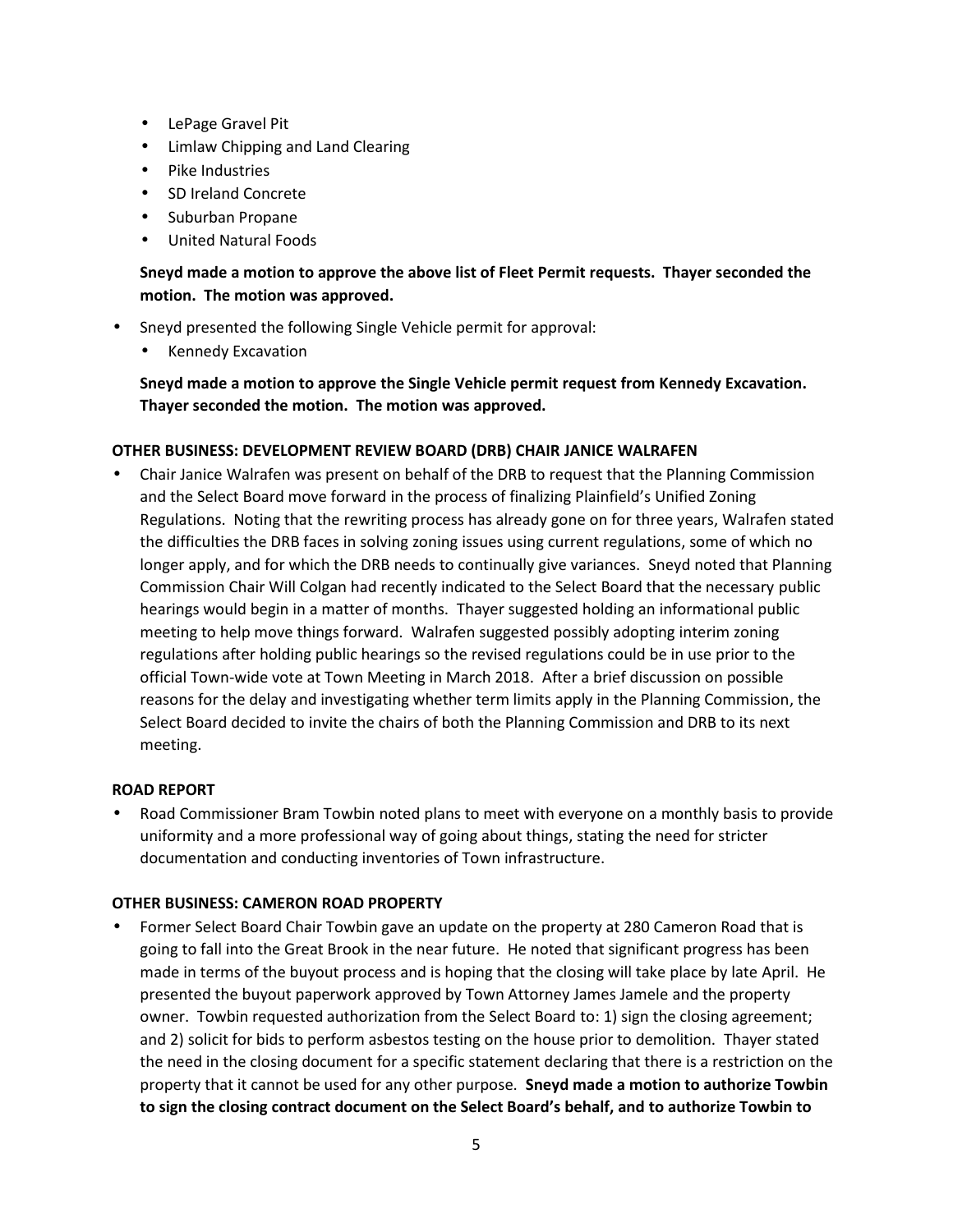**seek bids for asbestos testing on the building. Thayer seconded the motion.** Ziegler requested that Towbin keep the Select Board in the loop on the process going forward as well as confirm that it is officially stated that there be no future building on the site. **The motion was approved.**

#### **LOWER VILLAGE PEDESTRIAN PATHWAY ENGINEERING STUDY**

 Ziegler introduced Andrea Day, the Dufresne Group engineer who is overseeing a scoping study to explore the potential of extending the Village sidewalk network. Ziegler emphasized that the purpose of the study, which was funded by a VTRANS grant, is to determine the best alternative if the project were to move forward, but does not obligate the Town in any way. Using a Powerpoint presentation, Day described the study process to date, study area, selected alternatives, and project phasing and costs, followed by a solicitation for questions and comment from the public. Ziegler noted that if the Town decides to move forward, it could apply for a grant to cover 80% of the project cost. Any additional comments may be directed to Ziegler and other committee members, and copies of the study's report are available.

#### **RESILIENCY COMMITTEE UPDATE**

 Ziegler introduced Jean Hamilton, one of several Resiliency Committee members that attended the recent Leahy Environmental Summit at the ECHO Center in Burlington. Hamilton reviewed the conference proceedings and how the information gathered and networking at the event served to inspire and will enhance the community's efforts to foster climate resilience. Ziegler announced that the next step of the Resiliency Committee is to plant a riparian buffer zone along the Winooski River at the Recreation Field where the picnic shelter once stood. The planting is scheduled for late April and volunteers are needed. There may also be extra saplings available for distribution to residents living along a waterway.

#### **TOWN CONSTABLE**

 Ziegler noted that the Select Board has reappointed Georg Cushing as Town Constable until a new Constable assumes the position. She thanked Cushing for his many years of service and noted that he will be a good source of insight regarding what the position involves. Sneyd noted that many issues relating to the position need to be thought through, including budget, what the Town would like the position to entail going forward, writing a job description, and advertising it. Opinions varied regarding the testing and training requirements for different levels of law enforcement authority for the position and the Select Board decided to further explore what is needed. Numerous residents were present and discussion followed, including the appropriate order of steps involved in the process, the current role Plainfield's Constable plays, and whether the Constable should be armed. Cushing gave background on his work as Constable and how it has evolved over time. Daniel Caddy, who has expressed interest in the position, introduced himself and described the experience and expertise he would bring. Thayer suggested holding a meeting expressly for the purpose of hearing from residents and hashing out some of the issues. Sneyd agreed with Ziegler that a committee might be formed to further explore the issue over the next month. Discussion followed on the possibility of conducting a town survey to gather thoughts on the issue from the greater community and gaining a better understanding of what issues the Constable has previously dealt with to determine if a stronger law-enforcement presence is needed going forward. Sneyd noted that anyone interested in either serving on the committee or in the Constable position itself